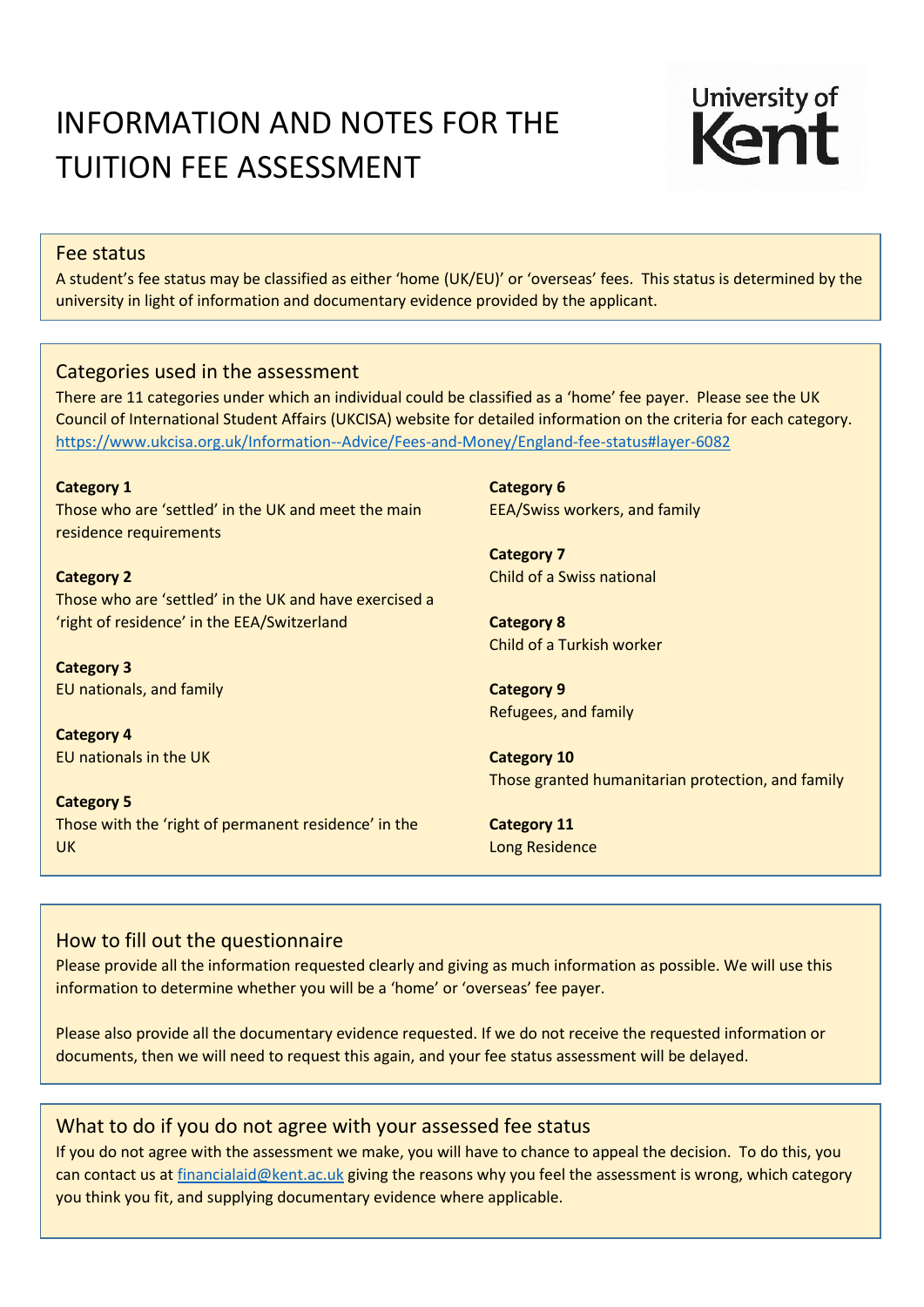## Countries within the EU and EEA and British Overseas Territories

- EU Countries (all the EU countries are within the EEA):
	- Austria, Belgium, Bulgaria, Croatia, Republic of Cyprus (South), Czech Republic, Denmark, Estonia, Finland *(including Aland Islands)*, France *(including Mayotte, French Guyana, Guadeloupe, Martinique, Reunion, Saint Martin)*, Germany *(including Heligoland)*, Greece, Hungary, Ireland, Italy, Latvia, Lithuania, Luxembourg, Malta, Netherlands, Poland, Portugal *(including Azores, Madeira)*, Romania, Slovak Republic, Slovenia, Spain *(Including Balearic Islands, Canaries, Ceuta, Melilla)*, Sweden, United Kingdom *(Including Gibraltar but not Channel Islands or Isle of Man)*.
- EEA Countries (these countries are not in the EU, but are in the EEA): Iceland, Liechtenstein, Norway *(including Svalbard)*.
- British Overseas Territories:

Anguilla, Aruba, Bermuda, British Antarctic Territory, British Indian Ocean Territory, British Virgin Islands, Cayman Islands, Ducie & Oeno Islands, Falkland Islands, Faroe Islands, French Polynesia, French Southern and Antarctic Territories, Greenland, Henderson, Montserrat, Netherlands Antiles (Bonaire, Curaçao, Saba, Sint Eustatius and Sint Maarten), Pitcairn, South Georgia and the South Sandwich Islands, St-Barthélemy, St Helena and Dependencies (Ascension Island and Tristan de Cunha), St Pierre et Miquelon, New Caledonia, Turks and Caicos Islands, Wallis and Futuna.

A note about Switzerland:

Switzerland is neither an EU nor EEA member but is part of the single market - this means Swiss nationals have the same rights to live and work in the UK as other EEA nationals.

### Terms

 Settled – this means being both ordinarily resident in the UK and without any immigration restriction on the length of your stay in the UK.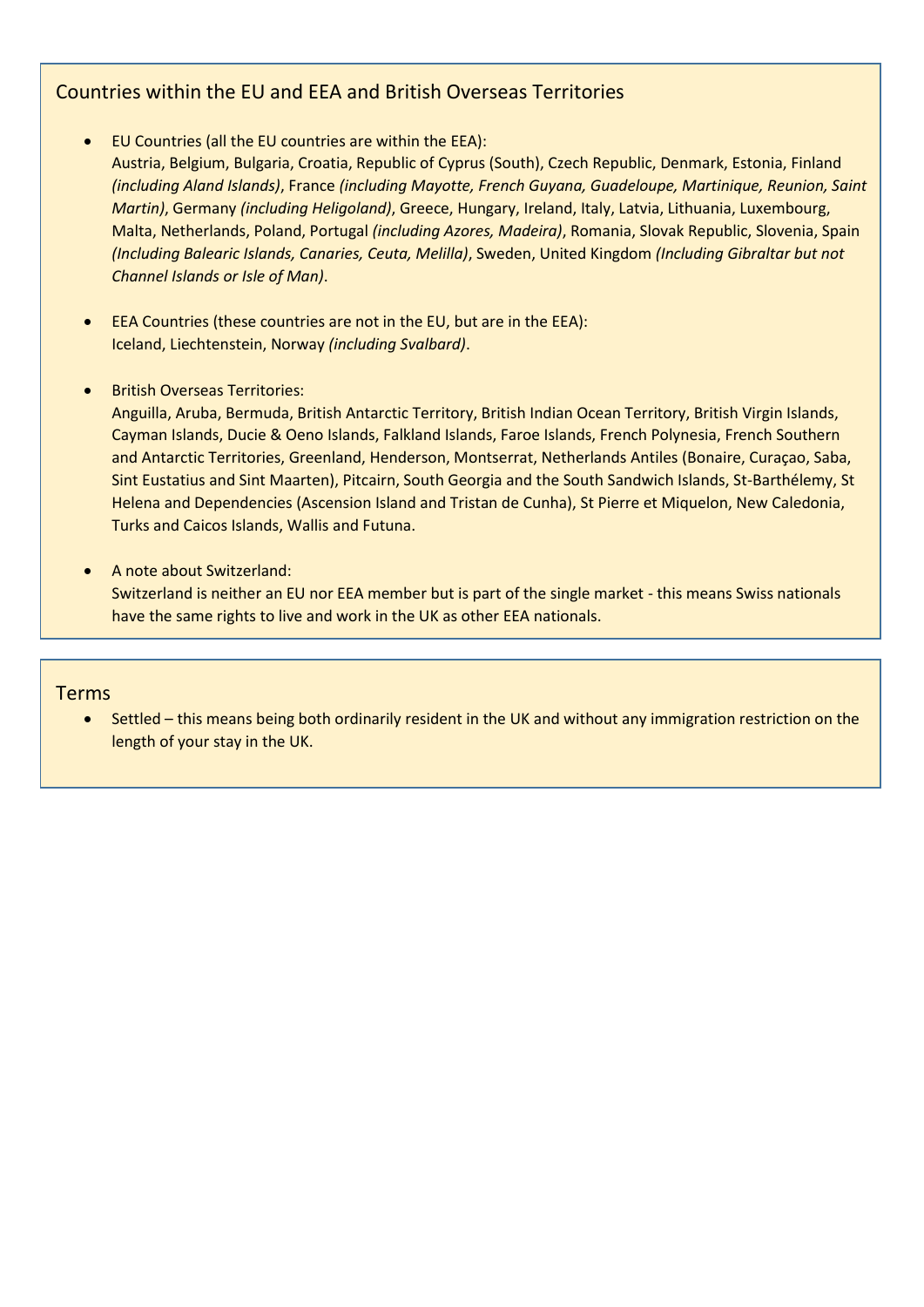

# TUITION FEE QUESTIONNAIRE

| <b>Section One: Personal Details</b>                                                             |  |  |  |
|--------------------------------------------------------------------------------------------------|--|--|--|
| First name(s)                                                                                    |  |  |  |
| Family name(s)                                                                                   |  |  |  |
| Date of birth                                                                                    |  |  |  |
| e-mail address                                                                                   |  |  |  |
| Telephone number                                                                                 |  |  |  |
| Kent Application ID/UCAS ID Number                                                               |  |  |  |
| <b>Section Two: Programme of Study</b>                                                           |  |  |  |
| <b>Programme Name</b>                                                                            |  |  |  |
| Start date of programme                                                                          |  |  |  |
| <b>Section Three: Nationality</b><br>(Please do not confuse nationality with your ethnic origin) |  |  |  |
| What is your nationality?                                                                        |  |  |  |
| What is your country of birth?                                                                   |  |  |  |
| Please state your mother's nationality:                                                          |  |  |  |
| Please state your father's nationality:                                                          |  |  |  |
| If applicable, what is your spouse's/civil partner's nationality?                                |  |  |  |
| Evidence (please supply a scanned copy of the following documents):                              |  |  |  |
| Passport photo ID page for yourself and all relevant family members.                             |  |  |  |
| Tick this box to confirm you have attached the document(s)                                       |  |  |  |
|                                                                                                  |  |  |  |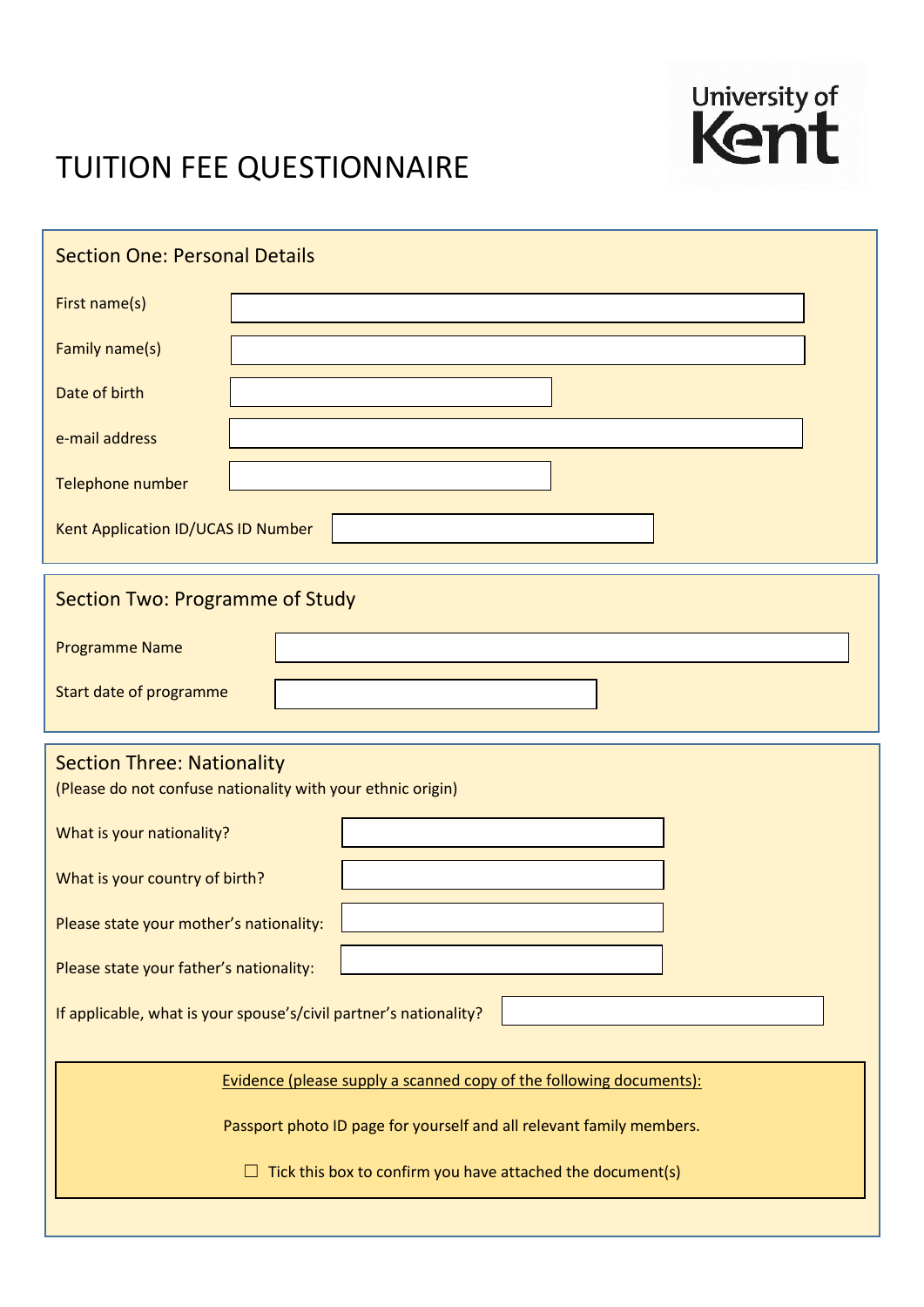### Section Four: Residency and 'Main Purpose' (Please use a separate sheet if necessary)

Please state below all the countries you have lived in, from the date you were born, giving the dates of residence and the main reason (or 'main purpose') of living in each country.

| From  |      | To    |      | <b>Country of Residence</b> | <b>Main Purpose for Residence</b>                                                                    |
|-------|------|-------|------|-----------------------------|------------------------------------------------------------------------------------------------------|
| Month | Year | Month | Year |                             | (this means the main reason why you were living in<br>that country or why you moved to that country) |
|       |      |       |      |                             |                                                                                                      |
|       |      |       |      |                             |                                                                                                      |
|       |      |       |      |                             |                                                                                                      |
|       |      |       |      |                             |                                                                                                      |
|       |      |       |      |                             |                                                                                                      |
|       |      |       |      |                             |                                                                                                      |
|       |      |       |      |                             |                                                                                                      |

Evidence (please supply a scanned copy of the following documents):

Documents, which show where you have been living for the three years prior to the start of your programme. These may include household bills, mortgage statements, bank statements, council tax letters or any other document you feel is relevant. The documents must state either your name, or your family name. If the family name is different to yours, then we need to see documentation to show your relation to the owner of the document.

 $\Box$  Tick this box to confirm you have attached the document(s)

| <b>Section Five: Employment Overseas</b>                                                                           |  |  |  |  |  |  |
|--------------------------------------------------------------------------------------------------------------------|--|--|--|--|--|--|
| If you have lived outside the UK/EU/EEA, please answer the following questions:                                    |  |  |  |  |  |  |
|                                                                                                                    |  |  |  |  |  |  |
| Were you, or a member of your family temporarily employed outside the UK/EU/EEA?<br>$\Box$ Yes<br><b>No</b>        |  |  |  |  |  |  |
| $\Box$ Yes<br><b>No</b>                                                                                            |  |  |  |  |  |  |
| If yes, was this the reason ('main purpose') for you living outside the UK/EU/EEA?                                 |  |  |  |  |  |  |
|                                                                                                                    |  |  |  |  |  |  |
| In which country is/was the employment based?                                                                      |  |  |  |  |  |  |
|                                                                                                                    |  |  |  |  |  |  |
| From which country was the employee recruited?                                                                     |  |  |  |  |  |  |
|                                                                                                                    |  |  |  |  |  |  |
| What is the nature of the contract? (please select)                                                                |  |  |  |  |  |  |
| $\Box$ Fixed term $\Box$ Permanent $\Box$ Other (please specify)                                                   |  |  |  |  |  |  |
|                                                                                                                    |  |  |  |  |  |  |
|                                                                                                                    |  |  |  |  |  |  |
| Evidence (please supply a scanned copy of the following documents):                                                |  |  |  |  |  |  |
| Confirmation from the employer of the nature, duration and termination date of the employment outside the          |  |  |  |  |  |  |
| UK/EU, and whether the relevant person was recruited or posted from the UK/EU.                                     |  |  |  |  |  |  |
| If the family name/surname stated in the documents differs from your own family name, please supply copies of      |  |  |  |  |  |  |
| documents to confirm the relationship between yourself and the named person (e.g. a birth certificate if the named |  |  |  |  |  |  |
| person is a parent).                                                                                               |  |  |  |  |  |  |
|                                                                                                                    |  |  |  |  |  |  |
| Tick this box to confirm you have attached the document(s), OR $\Box$ Not applicable                               |  |  |  |  |  |  |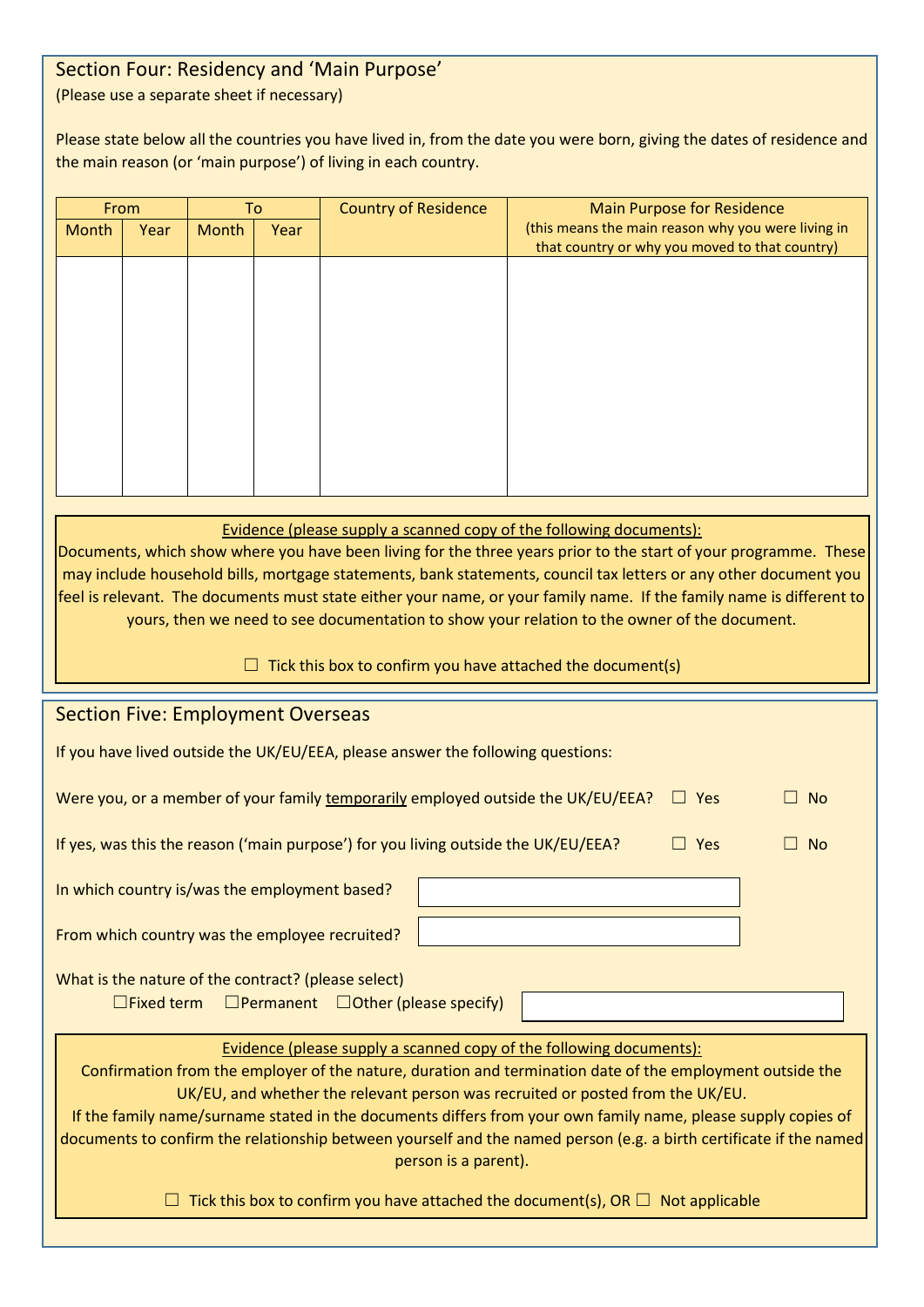| Section Six: Property in the UK/EU/EEA                                                                                                                                                                                                                                                                                                                                                                                                                                                                                           |  |  |  |  |  |
|----------------------------------------------------------------------------------------------------------------------------------------------------------------------------------------------------------------------------------------------------------------------------------------------------------------------------------------------------------------------------------------------------------------------------------------------------------------------------------------------------------------------------------|--|--|--|--|--|
| Do you or your immediate family own or rent property in the UK/EU/EEA?<br>Yes<br><b>No</b>                                                                                                                                                                                                                                                                                                                                                                                                                                       |  |  |  |  |  |
| For how long has this property been owned/rented by you/your<br>family?                                                                                                                                                                                                                                                                                                                                                                                                                                                          |  |  |  |  |  |
| What is the address of the property?                                                                                                                                                                                                                                                                                                                                                                                                                                                                                             |  |  |  |  |  |
| Evidence (please supply a scanned copy of the following documents):<br>Documents may include household bills, mortgage statements, council tax letters, deeds, letter of completion or any<br>other document you feel is relevant. The documents must state either your name, or your family name. If the<br>family name is different to yours, then we need to see documentation to show your relation to the owner of the<br>document.<br>Tick this box to confirm you have attached the document(s), OR $\Box$ Not applicable |  |  |  |  |  |

## Section Seven: Visits to the UK/EU/EEA while based overseas (Please use a separate sheet if necessary)

If you have lived outside of the UK/EU/EEA for any time, please state below all the visits you have made to the UK/ EU/EEA which you have made while being based outside of the UK/EU/EEA:

| From | To | <b>Country visited</b> | <b>Reason for visit</b> |
|------|----|------------------------|-------------------------|
|      |    |                        |                         |
|      |    |                        |                         |
|      |    |                        |                         |
|      |    |                        |                         |
|      |    |                        |                         |
|      |    |                        |                         |
|      |    |                        |                         |
|      |    |                        |                         |
|      |    |                        |                         |
|      |    |                        |                         |
|      |    |                        |                         |

Evidence (please supply a scanned copy of the following documents):

Documentation, which shows that you visited the UK/EU/EEA during the time which you have been living overseas. These may be e-tickets, flight itineraries, or any documents from the airline confirming your travel. Documents should give the name of the traveller, dates of travel, and the country the flights are from/to.

 $\Box$  Tick this box to confirm you have attached the document(s), OR  $\Box$  Not applicable